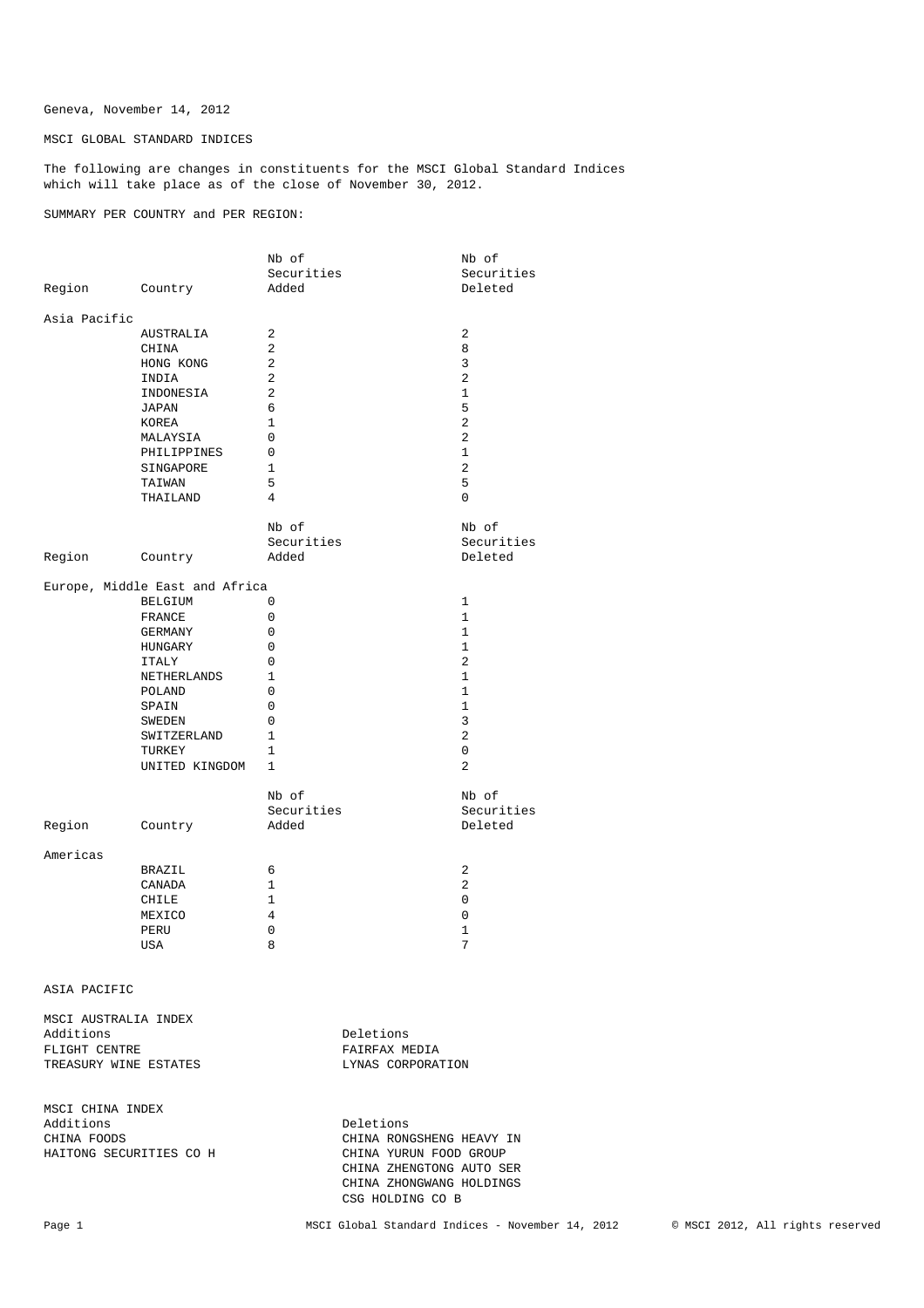MSCI HONG KONG INDEX Additions Deletions SWIRE PROPERTIES

MSCI INDIA INDEX<br>Additions DIVI'S LABORATORIES GMR INFRASTRUCTURE UNITED BREWERIES

MSCI INDONESIA INDEX Additions Deletions MEDIA NUSANTARA CITRA

MSCI JAPAN INDEX DON QUIJOTE CO NTN CORP M3 TOSOH CORP PARK24 CO

MSCI KOREA INDEX Additions Deletions

MSCI MALAYSIA INDEX

MSCI PHILIPPINES INDEX Additions Deletions Deletions Deletions and Deletions Deletions of the MANILA EL

MSCI SINGAPORE INDEX Additions<br>
CAPITACOMMERCIAL TRUST<br>
COSCO CORP SINGAPORE CAPITACOMMERCIAL TRUST

MSCI TAIWAN INDEX Additions Deletions Deletions<br>
CHAILEASE HOLDING CHAILEAFE EVERLIGHT HERMES MICROVISION **INOTERA MEMORIES** MERIDA INDUSTRY CO MOTECH INDUSTRIES ORIENTAL UNION CHEMICAL NAN YA PRINTED CIRCUIT

MSCI THAILAND INDEX Additions Deletions AIRPORTS OF THAILAND None BANGKOK DUSIT MED. SVCS CENTRAL PATTANA PUB CO SIAM MAKRO

EUROPE, MIDDLE EAST AND AFRICA

 HENGDELI HOLDINGS METALLURGICAL CHINA H SANY HEAVY EQUIPMENT INT

HKT TRUST AND HKT FOXCONN INTERNATIONAL SWIRE PROPERTIES LIFESTYLE INTL HLDGS

> Deletions UNITED PHOSPHORUS

GLOBAL MEDIACOM INT'L NICKEL INDONESIA

Deletions ACOM CO KAWASAKI KISEN KAISHA CALBEE NISSHIN STEEL HLDGS CO HIROSHIMA BANK SEIKO EPSON CORPORATION

CHEIL WORLDWIDE **DONGKUK STEEL MILL CO** KP CHEMICAL CORP

Deletions None BERJAYA CORPORATION SP SETIA

MANILA ELECTRIC CO

NEPTUNE ORIENT LINES

CHAILEASE HOLDING EVERLIGHT ELECTRONICS CO SCINOPHARM TAIWAN SINOAMERICAN SILICON PRO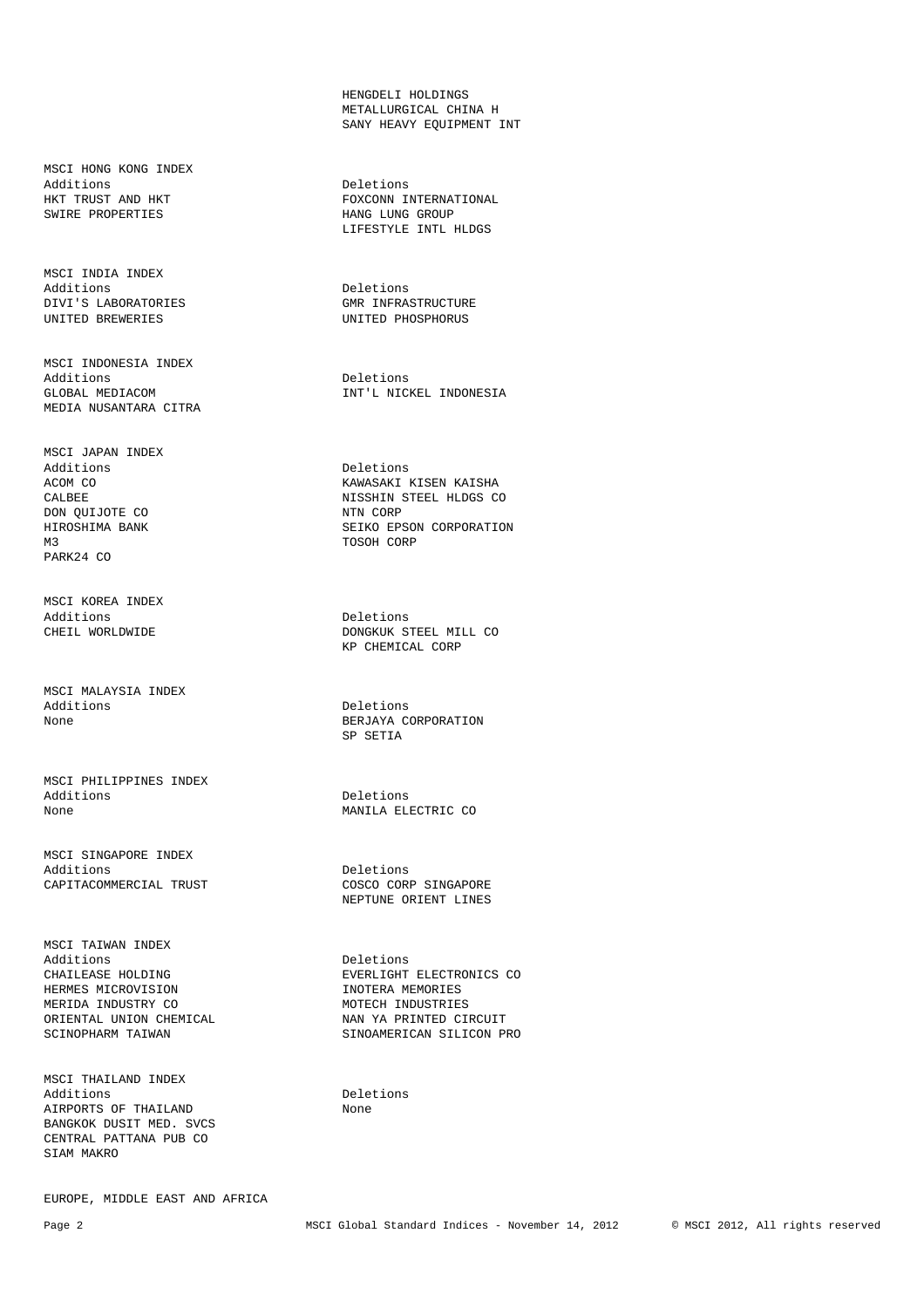MSCI BELGIUM INDEX Additions Deletions Deletions Deletions None

MSCI FRANCE INDEX Additions Deletions Deletions Deletions ALCATEL L

MSCI GERMANY INDEX Additions Deletions Deletions Deletions and Deletions Deletions of the MACKER CH

MSCI HUNGARY INDEX Additions Deletions Deletions Deletions Deletions Deletions Deletions Deletions Deletions Deletions Deletions D

MSCI ITALY INDEX Additions Deletions Deletions Deletions and Deletions Deletions of the Material School and Deletions and Deletions and Deletions and Deletions and Deletions and Deletions and Deletions and Deletions and Deletions and Delet

MSCI NETHERLANDS INDEX Additions Deletions ZIGGO SBM OFFSHORE

MSCI POLAND INDEX<br>Additions Additions Deletions Deletions<br>None TVN None TVN

MSCI SPAIN INDEX Additions Deletions Deletions<br>None ACERINOX

MSCI SWEDEN INDEX Additions Deletions Deletions<br>None HOLMEN B

MSCI SWITZERLAND INDEX Additions Deletions EMS-CHEMIE HOLDING GAM HOLDING

MSCI TURKEY INDEX Additions Deletions TOFAS TURK OTOMOBIL FAB. None

MSCI UNITED KINGDOM INDEX Additions Deletions HARGREAVES LANSDOWN LONMIN

### AMERICAS

MSCI BRAZIL INDEX Additions Deletions Deletions Deletions Deletions Deletions Deletions Deletions Deletions Deletions Deletions D AMBEV ON GTEEP PN CTEEP PN BANCO BRADESCO ON MMX MINE KROTON EDUCACIONAL UNIT LOJAS AMERICANAS ON QUALICORP

MOBISTAR

ALCATEL LUCENT

WACKER CHEMIE

RICHTER GEDEON

AUTOGRILL MEDIASET

**ACERINOX** 

HOLMEN B MTG MODERN TIMES GROUP B SSAB A

STRAUMANN HOLDING

MAN GROUP

MMX MINERACAO METALICOS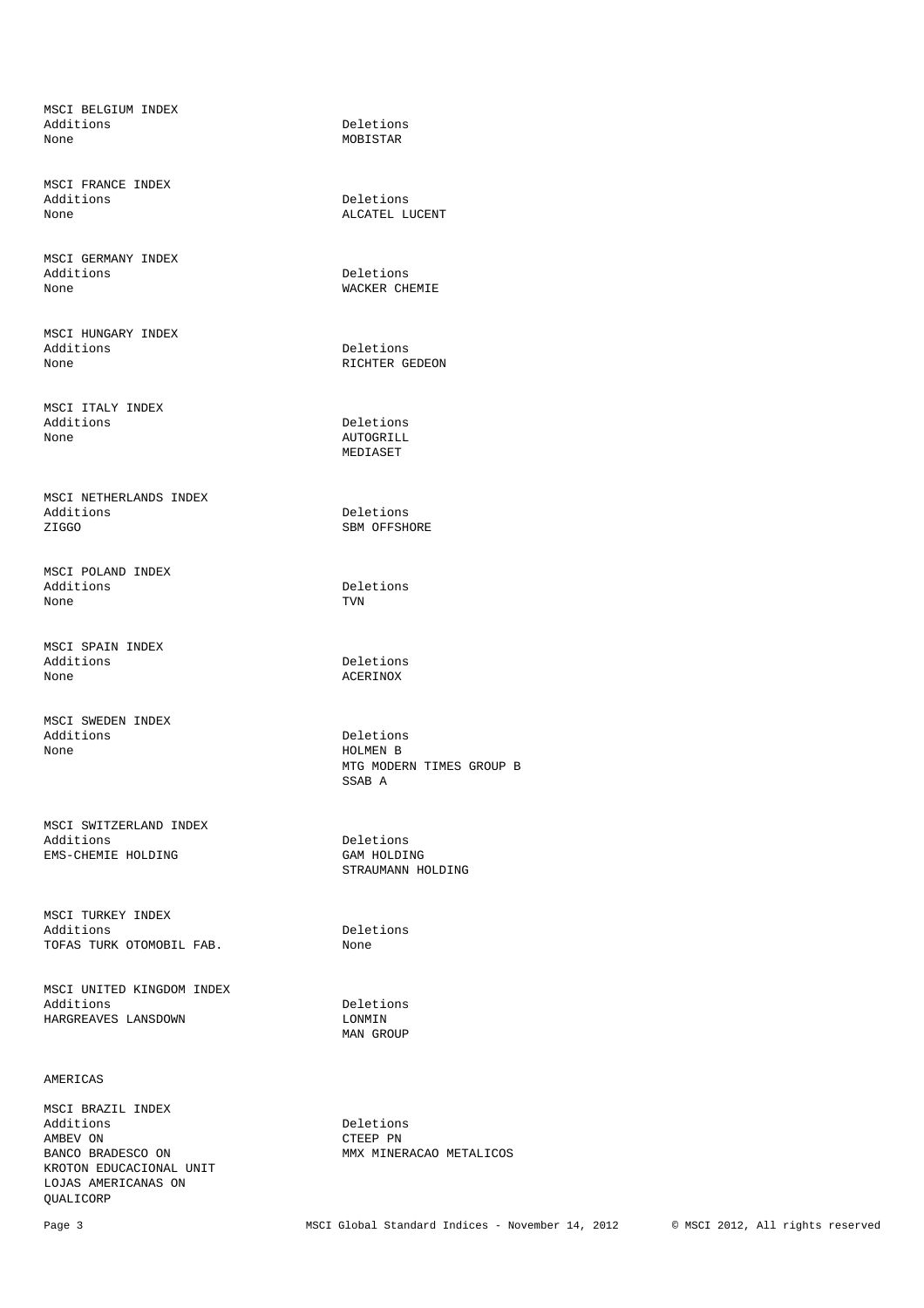## WEG ON

MSCI CANADA INDEX

MSCI CHILE INDEX Additions Deletions ANDINA (EMBOTEL.) PREF B None

MSCI MEXICO INDEX ALPEK None CONTROLADORA COM MEX UBC GRUPO AEROPORTUARIO B INDUSTRIAS CH CL B

MSCI PERU INDEX Additions Deletions

MSCI USA INDEX Additions Deletions OCEANEERING INTL<br>
OGE ENERGY CORP<br>
OGE ENERGY CORP POLARIS INDUSTRIES<br>PULTE HOMES PULTE HOMES WALTER ENERGY UNDER ARMOUR A

Deletions DOLLARAMA FAIRFAX FINANCIAL HLDGS PRECISION DRILLING

Deletions

None VOLCAN COMPANIA MINERA B

LENNAR CORP A CORP A CONSERCROMBIE & FITCH CO A LKO CORP ADVANCED MICRO DEVICES GENWORTH FINANCIAL A<br>URS CORP WASHINGTON POST CO B